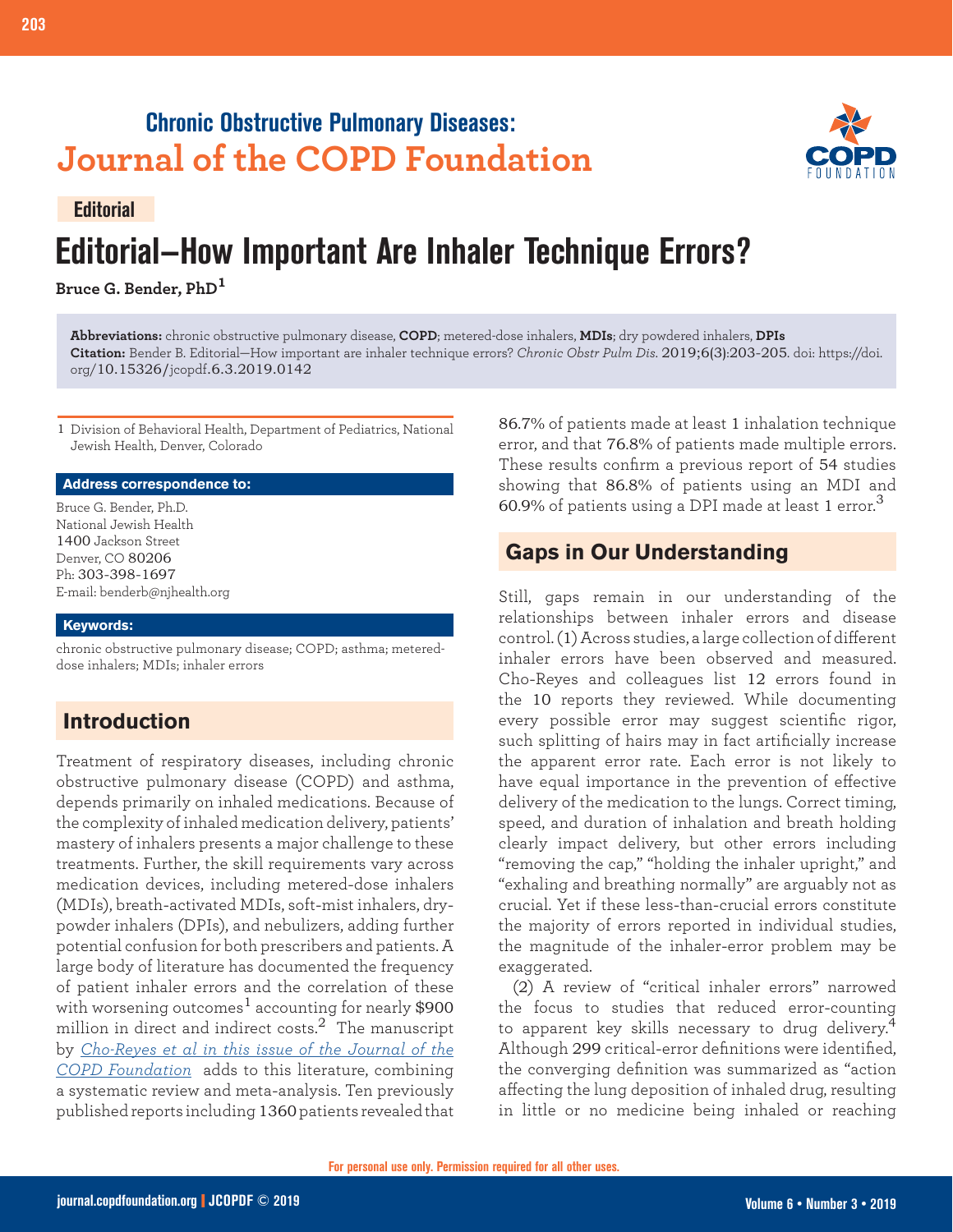the lungs."4 A greater number of critical errors was associated with poorer disease control. However, the collective evidence does not separate whether critical and non-critical errors are differentially associated with outcomes, or which "critical errors" are more important.

(3) Without a clearer understanding of which errors have greatest consequence, we are prevented from developing more effective educational strategies. Most inhaler-error studies and reviews embrace the conclusion that patients need regular inhaler training. While it is impossible to argue with that recommendation and despite its frequent repetition, we are apparently making no progress in changing patient behavior. A meta-analysis of 24 studies published in 2001 showed that 77% of patients with asthma or COPD made at least 1 inhaler error.<sup>5</sup> In other words, our patients today are showing no greater inhaler mastery than they did 18 years ago. It is therefore time to consider whether the approach to inhaler education is failing or whether it is even possible to teach most COPD patients to use their inhaler correctly. This being the case, it becomes significantly more important to change educational strategies, develop inhalers that are easier to use, or both. Patients express preference for inhalers with directions that are easier to follow.6 Pharmaceutical companies understand this problem and have been evolving toward more user-friendly inhalers. Additionally, given the very different performance requirement of MDIs and DPIs, prescribing multiple medications requiring both types of devices almost certainly invites greater confusion and more errors; development of a single inhaler platform and avoiding mixing of different inhaler delivery types may help to further decrease errors.<sup>7</sup>

(4) The correlation between frequency of inhaler errors and disease outcomes does not establish a causal relationship. The operative assumption seems to be that the more errors made by a patient, the more deposition of the medication in the lungs is compromised, resulting in poor disease control. This assumption missed another possible explanation. Patients who seldom use their medication are logically less likely show inhaler mastery. As adherence decreases, inhaler technique error is more likely to occur.8 Half of medications prescribed for COPD are abandoned in the first year, $9$  leading to increased hospitalizations, mortality, and cost.<sup>10</sup> It would follow that assessing inhaler technique in patients who have

not taken any medication in recent months would likely reveal a great many inhaler errors. In this case, the conclusion that increasing inhaler errors leads to poor disease control may obscure the actual reason for increased symptoms, i.e., the patient is simply not using the medication. Sorting out these causal relationships requires new study designs. Studies of inhaler errors should control for medication adherence before concluding that inhaler errors are directly related to disease control.

## **Conclusion**

Regardless of how inhaler errors compromise deposition, patient education remains important, but approaches to inhaler medication may require reevaluation. Emphasis on select, critical elements of inhaler use affecting delivery to the lungs deserves consideration. Employment of newer, easier-to-use inhalers allows for greater focus on these critical elements. In-office education can exploit newer educational tools being employed in many practices, including use of smart phone applications (apps) and brief training videos that can be delivered periodically to patients to help remind them of the importance of correct use of daily medications. This approach serves the dual purposes of encouraging greater adherence and refreshing understanding of correct inhaler use.